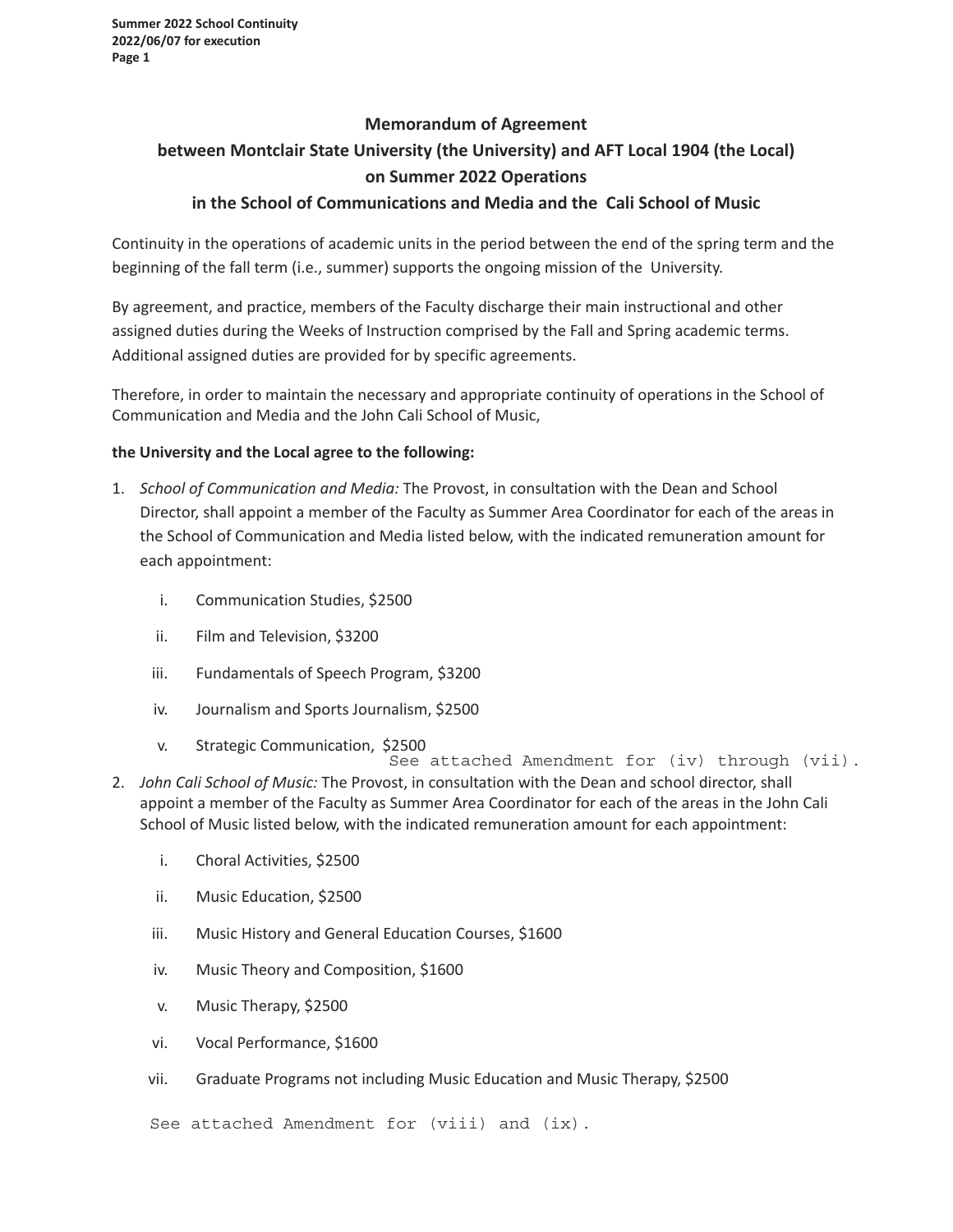- 3. Each Summer Area Coordinator will serve to maintain continuity in the operations of their respective area from the date of execution of this agreement until the beginning of the Fall 2022 Term. The Area Coordinators will execute their appointment according to their best professional judgment of operational needs.
- 4. Appointment as Summer Area Coordinator is voluntary.
- 5. Payment of remuneration for appointment pursuant to this agreement will be made in two equal payments. One each on the second regular payday in the months of July and August 2022.
- 6. Persons with appointments pursuant to this agreement may also teach summer-session courses, and may also hold concurrent assignments for program continuity in other related academic areas.
- 7. Each School Director shall provide a schedule of meetings for Faculty members appointed pursuant to this agreement no later than 10 June, 2022.
- 8. During the month of September 2022, members of the Faculty from each school will meet with the school director to Jointly assess the success of their respective summer 2022 operations.
- 9. This Agreement does not otherwise alter nor supersede other agreements between the State of NJ and the Council of NJ State College Locals, nor any agreements between Montclair State University and AFT Local 1904, including the Local Selected Procedures Agreement.
- 10. This Agreement applies to the period before the beginning of the Fall 2022 term, having no effect, and providing no precedent, for operations in any subsequent period.

In witness whereof, the representatives of the University Administration and AFT Local 1904 have acknowledged their understanding of this Memorandum of Agreement and affix their signatures below.

For Montclair State University<br>Guess Grand Contract Contract of The County For Montclair State University<br>Jumps of the Second Contract of the Second Trubatch

June 7, 2022

Junius Gonzales, Provost and Senior VPAA

A. David Trubatch, VP for Negotiations, AFT Local 1904